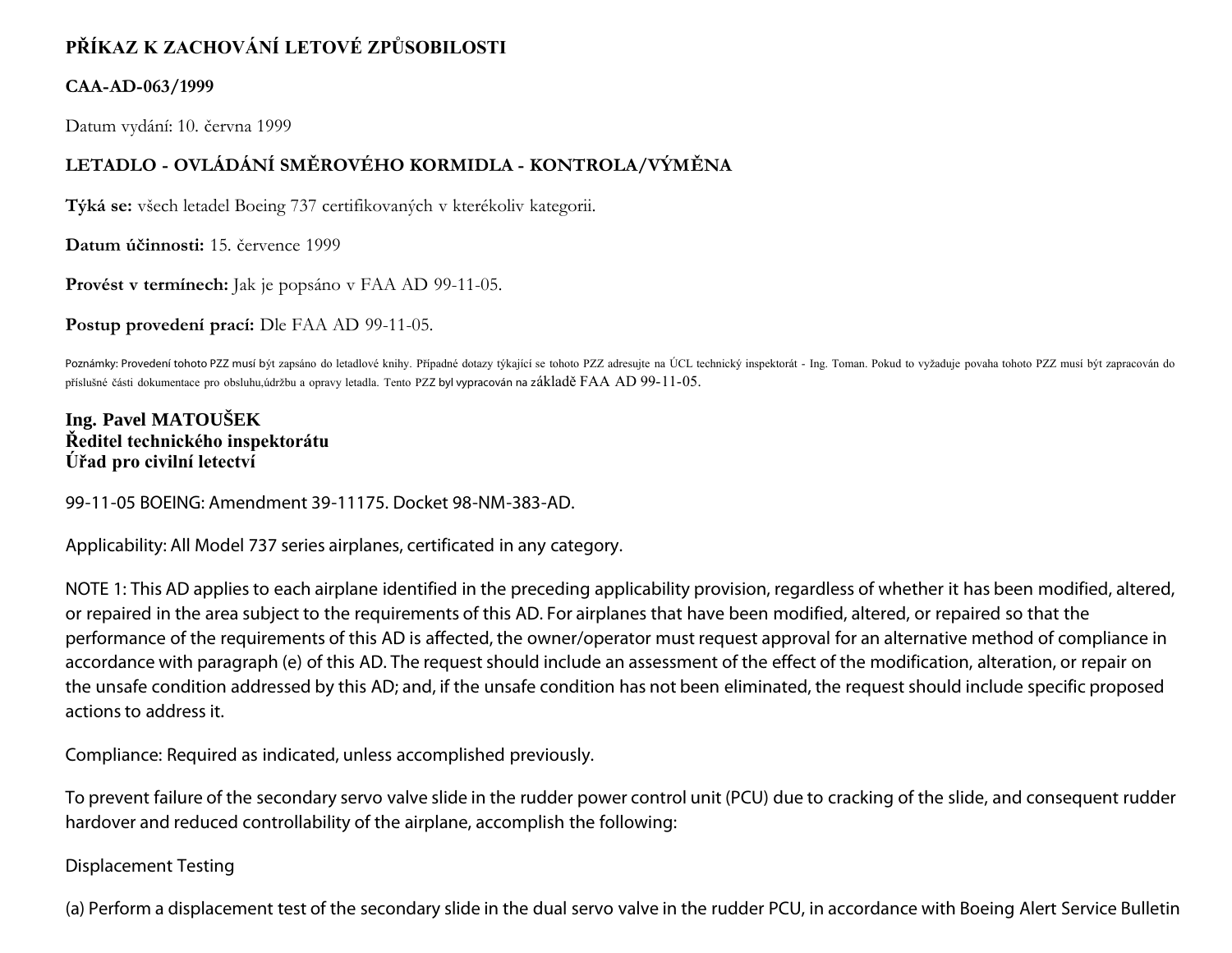737-27A1221, Revision 1, dated January 28, 1999 (for Model 737-100, -200, -300, -400, and -500 series airplanes); or 737-27A1222, Revision 1, dated January 28, 1999 (for Model 737-600, -700, and -800 series airplanes); at the applicable time specified by paragraph (a)(1), (a)(2), (a)(3), or (a)(4) of this AD. Repeat the displacement test on that PCU thereafter at intervals not to exceed 24,000 flight hours.

NOTE 2: Accomplishment of the initial displacement testing required by paragraph (a) of this AD in accordance with Boeing Alert Service Bulletin 737-27A1221, dated January 14, 1999 (for Model 737-100, -200, -300, -400, and -500 series airplanes); or 737-27A1222, dated January 14, 1999 (for Model 737-600, -700, and -800, series airplanes) is acceptable only for the initial compliance requirements of this AD.

(1) For Model 737-100, -200, -300, -400, and –500 series airplanes: Conduct the displacement test within 16 months after the effective date of this AD.

(2) For airplanes equipped with a PCU having part number 65-44861-12 and having serial number (S/N) 3509A or lower: Conduct the displacement test within 16 months after the effective date of this AD.

(3) For Model 737-600, -700, and -800 series airplanes having line numbers 1 through 222 inclusive: Conduct the displacement test within 16 months after the effective date of this AD.

(4) For all other airplanes: Conduct the displacement test prior to the accumulation of 24,000 total flight hours on the PCU, or within 30 days after the effective date of this AD, whichever occurs later.

#### Corrective Actions

(b) If the results of the displacement test required by paragraph (a) of this AD are outside the limits specified by Boeing Alert Service Bulletin 737-27A1221, Revision 1, dated January 28, 1999 (for Model 737-100, -200, -300, -400, and -500 series airplanes), or 737-27A1222, Revision 1, dated January 28, 1999 (for Model 737-600, -700, and -800 series airplanes): Prior to further flight, accomplish the actions specified in paragraphs (b)(1) and (b)(2) of this AD.

(1) Replace the valve assembly, in accordance with the applicable alert service bulletin, with a serviceable valve assembly. And

(2) Following installation of the replacement valve assembly in accordance with paragraph (b)(1) of this AD, perform the displacement test required by paragraph (a) of this AD on that assembly, in accordance with the applicable alert service bulletin. If the test results are outside the limits specified by the applicable alert service bulletin, prior to further flight, replace the valve assembly with a serviceable valve assembly in accordance with the applicable alert service bulletin, and repeat the displacement test required by paragraph (a) of this AD on that assembly.

NOTE 3: Boeing Alert Service Bulletin 737-27A1222, Revision 1, dated January 28, 1999, refers to Parker Service Bulletin 381500-27-01, dated December 22, 1998, as an additional source of service information for accomplishment of the displacement test for Model 737-600, -700, and - 800 series airplanes.

(c) As of 16 months after the effective date of this AD, no person shall install on any airplane a main rudder PCU having serial number (S/N)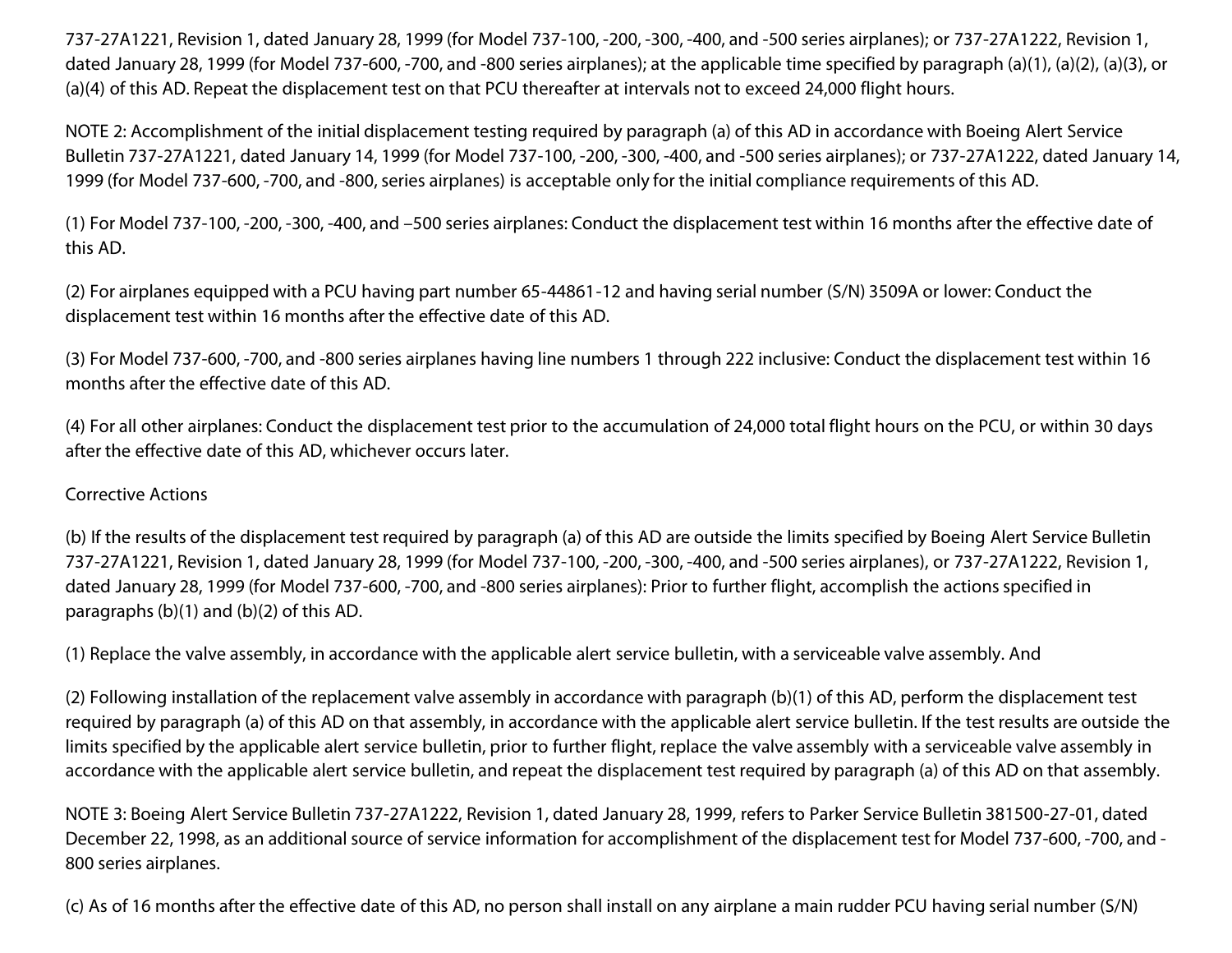3509A or lower (for Model 737-100, -200, -300, -400, and -500 series airplanes) or S/N 0299 or lower (for Model 737-600, -700, and -800 series airplanes) unless that PCU's nameplate has been vibro-engraved with the letter "C" or letters greater than "C" following the serial number. PCU nameplates that have been vibro-engraved with the letter "C" or letters greater than "C" following the serial number are considered to be in compliance with the requirements for the initial inspection of this AD.

#### (d)

(1) Within 30 days after accomplishing the initial displacement test required by paragraph (a) of this AD: Submit a report of the testing to the Manager, Seattle Aircraft Certification Office (ACO), FAA, Transport Airplane Directorate, 1601 Lind Avenue, SW., Renton, Washington 98055- 4056; fax (425) 227-1181. The report must include the displacement testing results (both positive and negative findings), test data for any failed valve assemblies, a description of any discrepancies if found, the part number and serial number of each rudder PCU tested, and the airplane serial number.

(2) Within 30 days after accomplishing any repetitive displacement testing required by paragraph (a) of this AD: Submit a report of any failed valve assembly to the Manager, Seattle Aircraft Certification Office (ACO), FAA, Transport Airplane Directorate, 1601 Lind Avenue, SW., Renton, Washington 98055-4056; fax (425) 227-1181. The report must include the displacement testing results of any failed valve assembly, test data for any failed valve assemblies, a description of any discrepancies found, the part number and serial number of each rudder PCU with a failed valve assembly, and the airplane serial number.

(3) Within 30 days after accomplishing the initial displacement test required by paragraph (a) of this AD: Submit failed valve assemblies for analysis to Parker Hannifin Corporation, Chief Engineer, Customer Support Operations, 16666 Von Karman Avenue, Irvine, California 92606.

(4) Information collection requirements contained in this regulation have been approved by the Office of Management and Budget (OMB) under the provisions of the Paperwork Reduction Act of 1980 (44 U.S.C. 3501 et seq.) and have been assigned OMB Control Number 2120-0056.

#### Alternative Methods of Compliance

(e) An alternative method of compliance or adjustment of the compliance time that provides an acceptable level of safety may be used if approved by the Manager, Seattle ACO. Operators shall submit their requests through an appropriate FAA Principal Maintenance Inspector, who may add comments and then send it to the Manager, Seattle ACO.

NOTE 4: Information concerning the existence of approved alternative methods of compliance with this AD, if any, may be obtained from the Seattle ACO.

## Special Flight Permits

(f) Special flight permits may be issued in accordance with sections 21.197 and 21.199 of the Federal Aviation Regulations (14 CFR 21.197 and 21.199) to operate the airplane to a location where the requirements of this AD can be accomplished.